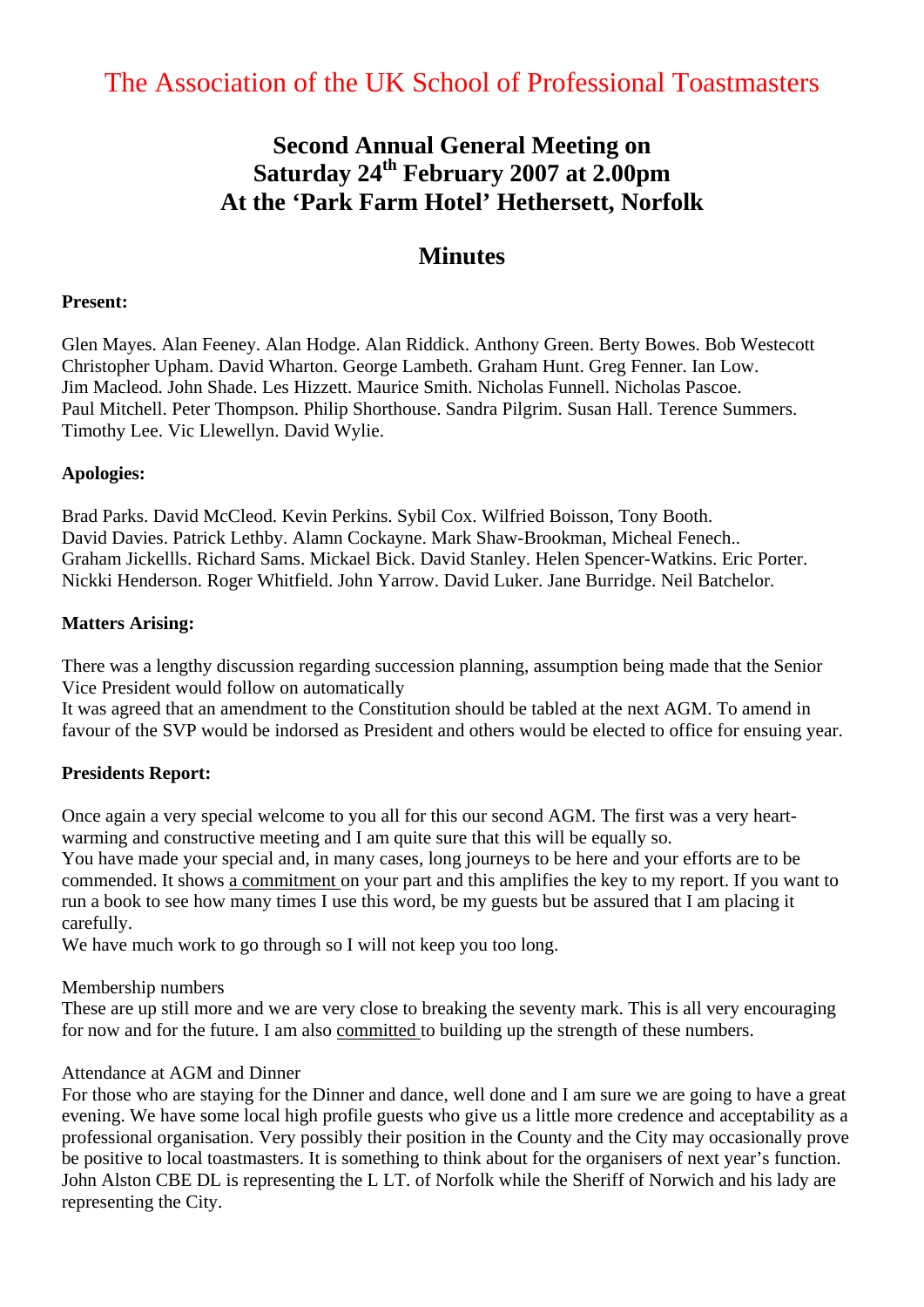I spoke to Mr Alston on Thursday and he is attending at very short notice due to some serious bouts of illness of Lord Somerleyton. Mr Alston knows Lord Somerleyton well and his attending this dinner shows his commitment to Lord Somerleyton and to us in his very busy schedule.

### Venue for next year

We will be discussing next year's venue and I would ask you to think carefully and positively about this, as we want an even better turnout next year. Chris Upham may well want to say a few words about this. May I remind you, once the date is fixed, that you are asked to keep this clear in your diaries rather than accepting jobs. It is a factor that when we formed the Association we all agreed to do this but it does seem to slip the mind. It is about your commitment to each other. The Venue is all-important. You may think that a more central link would be fairer. You may think that London is easier to travel to. Whatever your ideas please bring them forward.

My plea goes out to All members to support your President.

### Web page. Content, Design, Webmaster, Updating info.

The web page this year has caused some debate, some of it strong but views were certainly expressed. Jane Burridge worked very hard on the project and was keen to change the format of the Forum page way of communicating. This showed enthusiasm and commitment to the Association. As it happened I felt, after thorough consultation with some IT and web-designer specialists and members of the committee that the concepts in the form it was presented could have caused problems of security and abuse. I know that this was a disappointment for those working on it. I will say more a little later. There was vociferous objection by one member to the Forum page stating categorically that he would never use the forum page. To me that is not the qualities of a team player. That proved to be a catalyst and what happens now is that emails are sent to each other via a group email. Although unlikely this method can be made to be very selective so that all members do not see/hear the same message. That is a shame and could be divisive; not something that any organisation wants. The Forum page was successful in the quiz I sent out and many of you were committed in doing your homework and the pass rate was an average of nearly 90%. Excellent! Kevin Perkins is to be congratulated for winning the gavel. If others want to submit a prize I am quite willing to put one on to the forum page again but I can't afford another £50 a time for prizes.

### Jobs and fees. Networking, Wedding Fairs, Internet Wedding pages.

Many of you are being very successful in getting toastmaster employment and these people are those who go out and look for work. It will not just happen until you are well established and even then you have to keep yourself to the fore. Do keep in contact with each other. Keep a professional approach and if you want to charge a finder's fee that ought not be a problem. Go to Wedding Fairs but do have a bit of personality and for heaven's sake go dressed as if you are going to attend a wedding. I have had reports of at least one member not looking the best that he could. The negative commitment there is not good. There are now hundreds of weddings web sites some for free some expensive but most are happy to negotiate to get you on their books.

### Chris Upham Social Secretary

Tonight's dinner and entertainment have been co-ordinated by Chris Upham who has worked extremely hard and been in constant touch with the Hotel and myself. All this while he has been travelling far and wide showing a strong commitment to you all.

#### Treasurer Timothy Lee

Tim is doing a great job as treasurer, taking over a job that is not to everyone's liking. Another example of the key word.

#### Incoming President

I have been in touch with our secretary and vice president Glenn throughout this year and despite the demands of his police work he has still managed to devote his time on behalf of us all. Again commitment is very much in evidence in the time spent and the quality of his work for us. He has made a number of recommendations and positive changes and always been ready to offer advice and common sense when I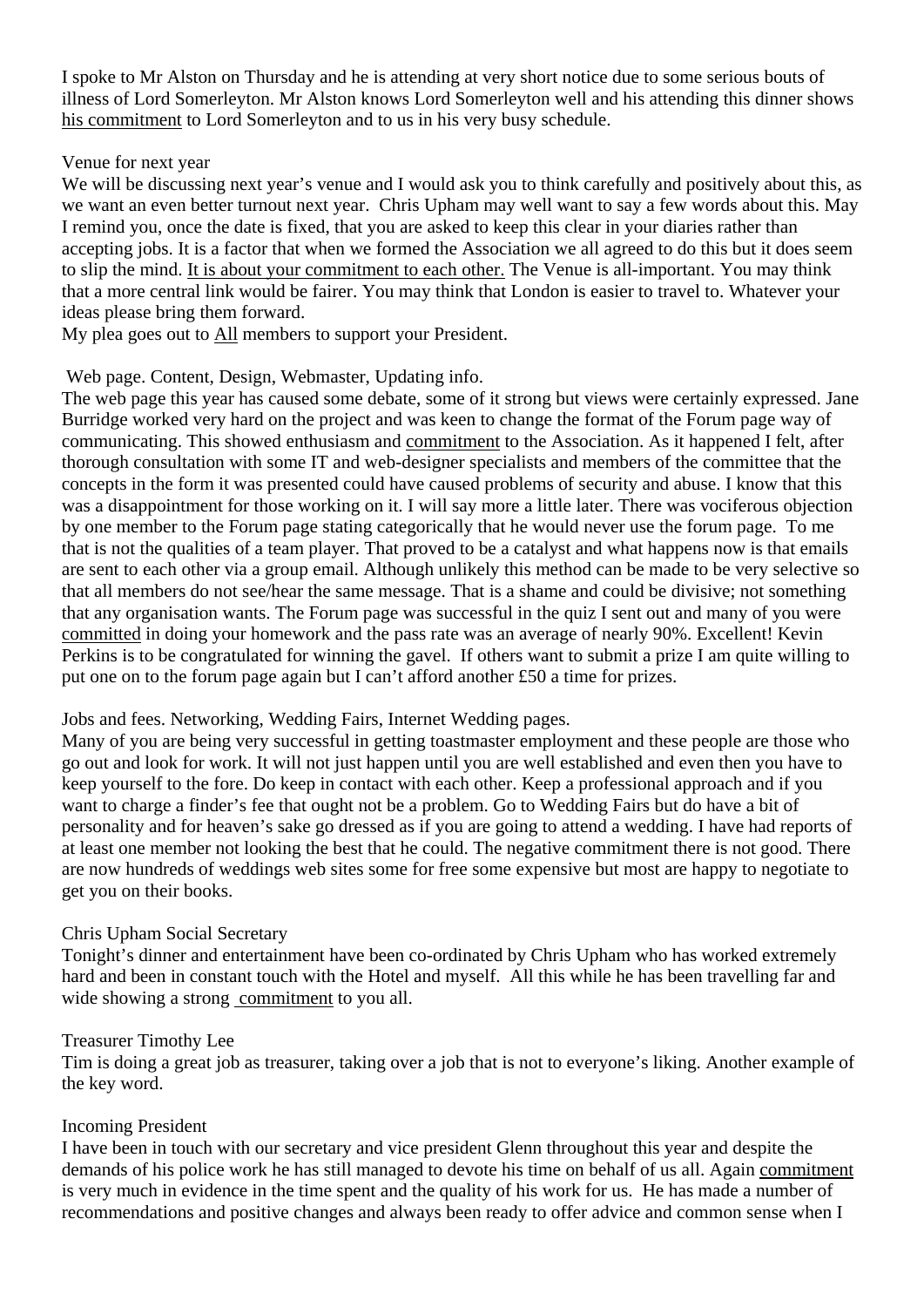have contacted him. He also shows firm leadership. It says much for the Association should, assuming the ballot proves favourable to him, he becomes your President.

### Work of committee.

I would like to make a recommendation starting from the end of this meeting. That is, that the President, all officers of the committee including social secretaries should communicate regularly through the year to discuss events/procedures as they occur, send their views and followed by recommendations to the members. If a vote is then necessary it could be done via the secretary. These are merely suggestions. I need not repeat myself as the very name committee speaks volumes.

Just a word about the Website that is presently monitored through me; I would like this to be taken on by another member. My thoughts are that it should be the secretary but this is something for you to decide. So far the amount of money spent on the site has not been extensive but if you want to add, improve or whatever, it could be worth spending more on it. The Name of the Association features regularly on the front pages of the major search engines without the need to go to those people on the Internet who say that they can guarantee that you are featured on the first page.

# The Future.

Some time ago I contacted Glenn in suggesting that the ethos of the Association might be improved and our image enhanced if Senior Officers and Past Presidents had medallions to denote their office. It is also a step into strengthening the identity of the Association as well as extending its publicity. Glenn has been researching this and will be presenting these ideas visually later so I will not say more for the moment except to say that I believe that all such medallions should always stay the property of the Association.

I believe the future of the Association is assured, particularly when I see the quality of nominated members for office.

I implore you to keep up professional standards in your work and particularly at our annual showcase event. It is here that we shall be judged not only by each other but also by high profile guests who frequently are in the presence of toastmasters at work. At all times we are under supervision and examination by our clients, our peers and our guests and we blot our copybooks at our cost. Our social event should do, to use a TV ad. ' what it says on the tin'. We should be endeavouring to present the highest standards at our own event that we see as toastmasters at high profile functions – a men's drinking club it isn't!

The Association is now independently in your own hands. You have flexed and your trimmed your feathers and are now beginning to soar but you must be careful in your judgements so that you do not lose the wind beneath your wings. I fervently wish you well in your future endeavours and promise to commit my support at all times.

# **Secretary's Report:**

I do not have much to report. We now have 68 members of the Association. My I take this opportunity to thank you for your continued support over the past year.

### **Treasures report:**

Current cash held £5523.03

Net income for year after expenses for running costs, 2006 AGM and expenses paid so far for 2007 AGM £3196.77

The association is new and needs to send some money to raise profile and hence current proposal for President Jewels etc. It was therefore agreed to raise 2007 /2008 subscription to £60 2007/8 subs are due and treasurer would send out invoices shortly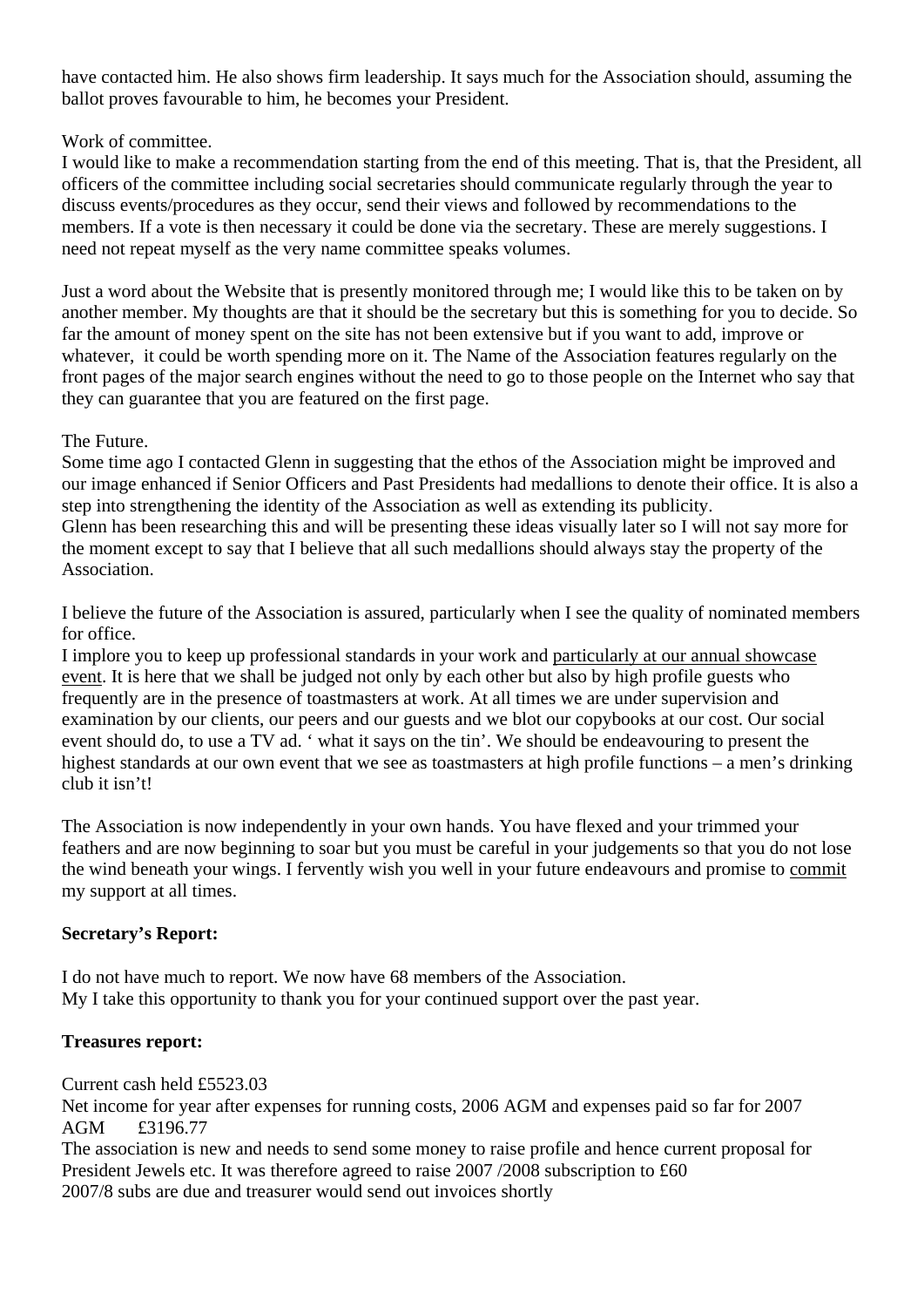### **Election of Officers 2007 / 2008: Nominations**

# **President:**

Glen Mayes Proposed by Graham Hunt. Seconded by Timothy Lee. Proposition carried by all members present.

# **Vice President:**

Alan Cockayne Proposed by Berty Bowes seconded by Ian Lowe. Christopher Upham Proposed by Graham Hunt. Seconded by Terry Summers. Vote proved in favour of Christopher Upham 18 votes to 8.

# **Junior Vice President:**

Ian Lowe Proposed by David Wharton. Seconded by David Wylie Proposition carried by all members present.

### **Secretary:**

David Wylie Proposed by George Lambert. Seconded by Ian Lowe Proposition carried by all members present.

# **Treasure:**

Timothy Lee Proposed by David Wharton. Seconded by Tony Green. Proposition carried by all members present. **Social Secretaries (Two):** 

Alan Feeney Proposed by Ian Lowe. Seconded by Vic Llewellyn.

Philip Shorthouse Proposed by Graham Hunt. Seconded by Christopher Upham. Proposition carried by all members present.

# **Committee Members (Three):**

Berty Bowes Proposed by Ian Lowe Seconded by Vic Luker (Votes 14) Sheridan Bowes Proposed by Maurice Smith. Seconded by Timothy Lee (Votes 23) Sandra Pilgrim Proposed by Susan Hall. Seconded by Graham Hunt. (Votes 26) Alan Hodge. Proposed by Alan Ridick. Seconded by David Wharton. (Votes 18) Vote proved in favour of Sheridan Bowes, Sandra Pilgrim and Alan Hodge. It was agreed that as Sandra had knowledge of the web, she would take on the collation of contents for our website. Timothy Lee Proposed. Seconded by Philip Shorthouse. That the Committee should be made up of 3 members but no more than a maximum of 10% of the membership. Proposition carried by all members present.

# **Public Liability Insurance Cover 2007 / 2008**

Glen Mayes gave an update on the insurance obtained through the TGC. Information from Glen and the members stated that some hotels / organisations required £5,000,000 for public liability. Glen Mayes proposed and David Wylie seconded that the secretary should pursue cover for the £5,000,000. Proposition carried by all members present.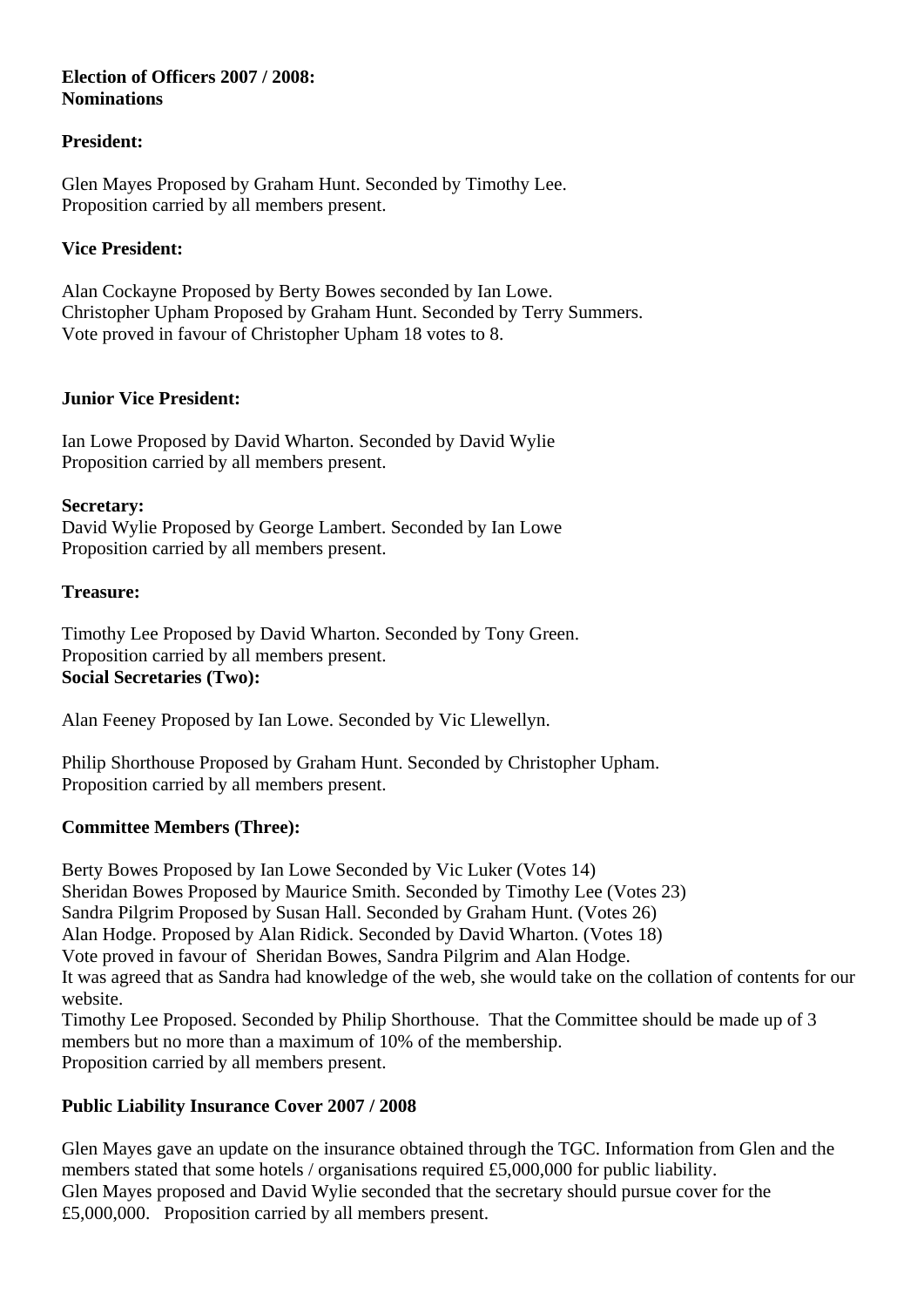# **Officers Collaret Badges**

Glen Mayes produced a detailed drawing of the officers collarets which was passed around amongst the members, Christopher Upham commented that as an Association we need to be professional and move forward. The cost for the three officers is a one off.

It was proposed by Timothy Lee. Seconded by Christopher Upham that these be purchased.

Proposition carried by all members present.

Discussion took place regarding the colour of the ribbon. It was proposed by Timothy Lee. Seconded by Christopher Upham the ribbon remained the same colour.

Proposition carried by all members present.

# **Publicity Strategy for AUKSPT**

There are a number of ways this can be achieved. Local wedding fairs and large events such as the Excel Centre on London Docklands.

Toastmaster Partnerships where a number of toastmaster pool their talents and share the costs at large events.

An Association Corporate Banner was mentioned, but this would be difficult arranging transport from one part of the country to the other.

Notes on the Associations' website, informing the public where the association members will be through the year i.e. Wedding Fares.

We could have a corporate leaflet explaining the role of a toastmaster at functions. Sandra Pilgrim offered to look at this idea. Members with any thoughts on the leaflets should send them direct to her. To be re-entered on the minutes for next year.

# **Joining & Membership Fees 2007 /2008**

As the Joining Fee remains at £50.00 and annual fees have risen to £60.00, should we have in place a system whereby the annual fee increases by a set percentage each year i.e. 5%.

The feeling of some members were that an increase should not take place for the sake of it. It should be reviewed each year and increases on merit.

This item to be placed on the agenda for a vote next year.

# **Any Other Business**

 a) Ceremony of the Quaiche clarification: Phil Shorthouse. This seems to be up to the individual who pays. For the benefit of those who are not Scottish. Give a short expiation at the Wedding Breakfast. Gavel Tie Pins. Phil Shorthouse:

Would anyone be interested in purchasing these tie pins. The cost is \$1.24 available on the web. Interest was shown. Phil to purchase and inform members when available.

- b) Working group to identify fixed AGM venue central to all members. Alan Feeney and Phil Shorthouse to pursue this item and keep the members updated. Proposed by Ian Lowe . Seconded by Phil Shorthouse. The outgoing President be Master of Ceremonies at the AGM. Proposition carried by all members present.
- c) Institute Presidents Charity for the year. Proposed by Christopher Upham This years charity is BRAKE based in Norwich. Seconded by Ian Lowe Proposition carried by all members present.